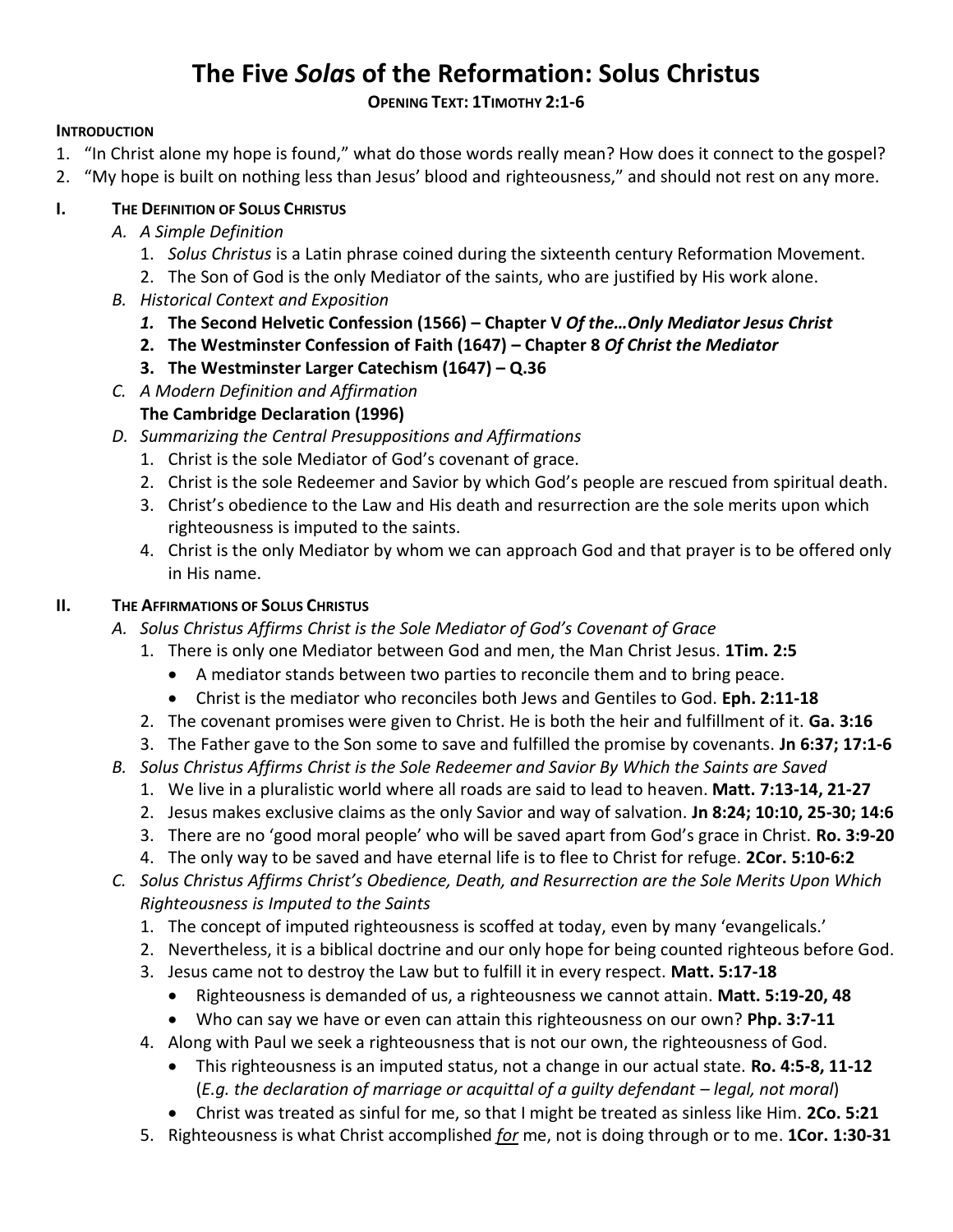- *D. Solus Christus Affirms Christ is the Only Mediator by Whom We Can Approach God and that Prayer is to Be Offered Only in His Name*
	- 1. I can pray for you. I can intercede for you. But I cannot make peace for you with God.
	- 2. We pray in Jesus' name because His mediation is our only ground for coming to God. **Ac. 4:12** *Q. 180. What is it to pray in the name of Christ?*

*A. To pray in the name of Christ is, in obedience to his command, and in confidence on his promises, to ask mercy for his sake; not by bare mentioning of his name, but by drawing our encouragement to pray, and our boldness, strength, and hope of acceptance in prayer, from Christ and his mediation.*

# *Q. 181. Why are we to pray in the name of Christ?*

*A. The sinfulness of man, and his distance from God by reason thereof, being so great, as that we can have no access into his presence without a mediator; and there being none in heaven or earth appointed to, or fit for, that glorious work but Christ alone, we are to pray in no other name but his only.*

3. Praying "in Jesus' name" is not formality; it is a theological truth. **Jn. 14:13-14; 15:16; 16:23-26**

# **III. THE CLARIFICATION OF SOLUS CHRISTUS**

# *Solus Christus* is in Sharp Contrast to the Roman Catholic System

- *A. The Doctrine of Merit*
	- 1. The RCC teaches the necessity of the redemptive work of Christ and of grace.
		- They rightly affirm original sin and that grace must precede man's cooperation with God.
		- They rightly affirm Christ is the Savior whose atonement forgives human sin.
		- They rightly affirm Christ's work is the source from which all good works of men flow.
	- 2. But they deny the complete sufficiency of Christ's work.
		- Men must cooperate with grace so as to merit increase of grace and eternal life. cf. Exc. Joseph Pohle, "Merit," *The Catholic Encyclopedia* Vol. 10 (New York: Appleton, 1911)
		- The Treasury of the Church includes merits both of Christ as well as Mary and the saints. cf. Exc. Pope Paul VI, *Indulgentarium Doctrina* (January 1, 1967)
	- 3. The Reformation was not about the *necessity* of grace; it was about the *sufficiency* of grace.
- *B. The Doctrine of Mary*
	- 1. Mary is invoked in Roman Catholicism as "Advocate, Helper, Benefactress, and Mediatrix." cf. Exc. *Lumen Gentium* qtd. in *The Catechism of the Catholic Church*: 969
	- 2. *Mediatrix* refers to Mary's intercessory role in mediating for believers with Christ in salvation.
	- 3. Roman Catholics point out they do not worship Mary and believe Christ is the unique Mediator.
	- 4. But compare the biblical doctrine seen earlier with St. Alphonsus's (1696-1787) prayer to Mary.
	- 5. Mary was a great saint, no doubt, but do God's people have biblical warrant to pray thusly?

# **IV. THE APPLICATION OF SOLUS CHRISTUS**

- *A. How Solus Christus Will Affect Our Church's Life and Ministry*
	- 1. The church's view of the sufficiency of Christ will radically affect our doctrine and ministry.
	- 2. Christ's sufficiency gives meaning to grace *and* obedience. He is the source and object of faith.
	- 3. Everything we do should be done in light of what Christ has first done for us.
	- 4. All of our teaching and practice should continually point us and our hearers back to Christ.
- *B. How Solus Christus Will Affect Our Daily Lives*
	- 1. It is not enough to sing "In Christ alone my hope is found…," we have to mean it and live it.
	- 2. This doctrine means I cannot look to myself, in myself, or rely on myself for my salvation.
	- 3. I must discern, reject, and oppose teaching that places hope anywhere other than Christ.
	- 4. I must continually turn to the Lord, seeking His blessing, and never trusting in my own strength.

# **CONCLUSION**

- 1. What does it mean to preach the gospel? We must preach the good news of Christ's obedience and sacrifice. We must preach He alone is able to justify men. We must preach trust and submission to Him.
- 2. Many churches have never known or have effectively abandoned the gospel. May it never be so among us.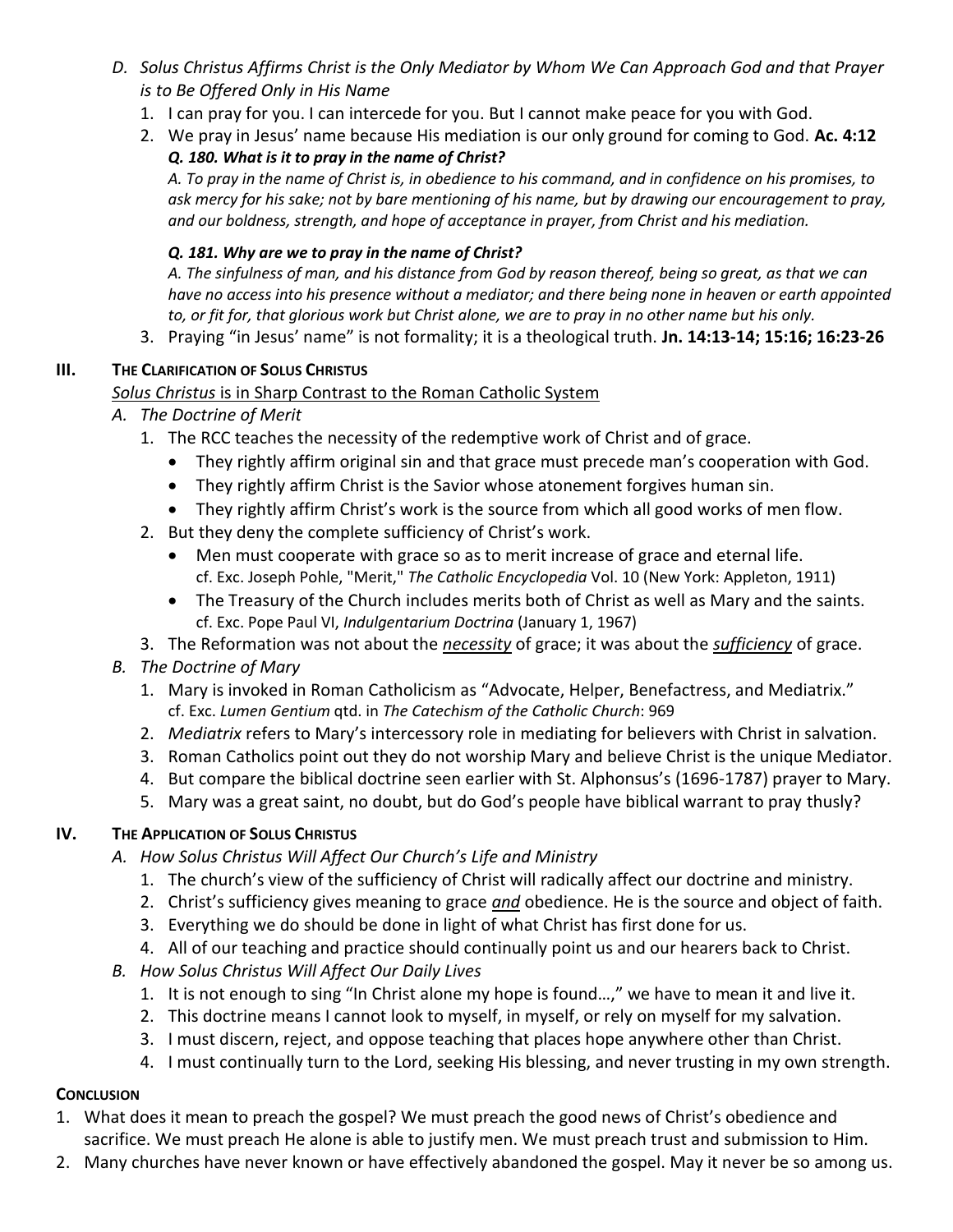# **EXTENDED QUOTATIONS**

#### **The Second Helvetic Confession (1566):**

#### **Chapter V – Of the Adoration, Worship and Invocation of God Through the Only Mediator Jesus Christ**

*GOD ALONE IS TO BE ADORED AND WORSHIPPED. We teach that the true God alone is to be adored and worshipped. This honor we impart to none other, according to the commandment of the Lord, "You shall worship the Lord your God and him only shall you serve" (Math. 4:10). Indeed, all the prophets severely inveighed against the people of Israel whenever they adored and worshipped strange gods, and not the only true God. But we teach that God is to be adored and worshipped as he himself has taught us to worship, namely, "in spirit and in truth" (John 4:23 f.), not with any superstition, but with sincerity, according to his Word; lest at anytime he should say to us: "Who has required these things from your hands?" (Isa. 1:12; Jer. 6:20). For Paul also says: "God is not served by human hands, as though he needed anything," etc. (Acts 17:25).*

*GOD ALONE IS TO BE INVOKED THROUGH THE MEDIATION OF CHRIST ALONE. In all crises and trials of our life we call upon him alone, and that by the mediation of our only mediator and intercessor, Jesus Christ. For we have been explicitly commanded: "Call upon me in the day of trouble; I will deliver you, and you shall glorify me" (Ps. 1:15). Moreover, we have a most generous promise from the Lord Who said: "If you ask anything of the Father, he will give it to you" (John 16:23), and: "Come to me, all who labor and are heavy laden and I will give you rest: (Matt. 11:28). And since it is written: "How are men to call upon him in whom they have not believed?" (Rom. 10:14), and since we do believe in God alone, we assuredly call upon him alone, and we do so through Christ. For as the apostle says, "There is one God and there is one mediator between God and men, the man Christ Jesus? (I Tim. 2:5), and, "If any one does sin, we have an advocate with the Father, Jesus Christ the righteous," etc. (I John 2:1).*

*THE SAINTS ARE NOT TO BE ADORED, WORSHIPPED OR INVOKED. For this reason we do not adore, worship, or pray to the saints in heaven, or to other gods, and we do not acknowledge them as our intercessors or mediators before the Father in heaven. For God and Christ the Mediator are sufficient for us; neither do we give to others the honor that is due to God alone and to his Son, because he has expressly said: "My glory I give to no other: (Isa. 42:8), and because Peter has said: "There is no other name under heaven given among men by which we must be saved," except the name of Christ (Acts 4:12). In him, those who give their assent by faith do not seek anything outside Christ.*

*THE DUE HONOR TO BE RENDERED TO THE SAINTS. At the same time we do not despise the saints or think basely of them. For we acknowledge them to be living members of Christ and friends of God who have gloriously overcome the flesh and the world. Hence we love them as brothers, and also honor them; yet not with any kind of worship but by an honorable opinion of them and just praises of them. We also imitate them. For with ardent longings and supplications we earnestly desire to be imitators of their faith and virtues, to share eternal salvation with them, to dwell eternally with them in the presence of God, and to rejoice with them in Christ. And in this respect we approve of the opinion of St. Augustine in De Vera Religione: "Let not our religion be the cult of men who have died. For if they have lived holy lives, they are not to be thought of as seeking such honors; on the contrary, they want us to worship him by whose illumination they rejoice that we are fellow-servants of his merits. They are therefore to be honored by the way of imitation, but not to be adored in a religious manner," etc.*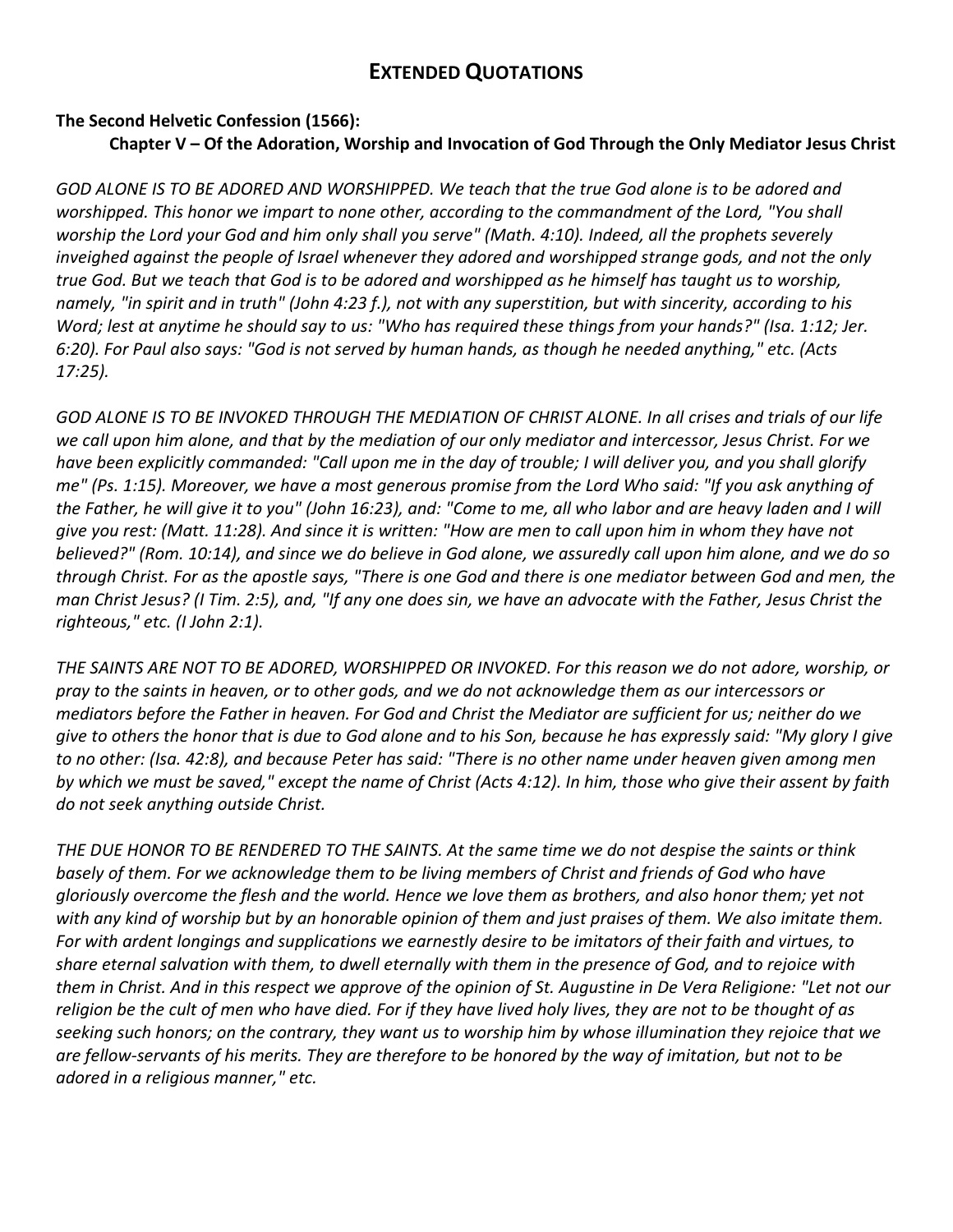# **The Westminster Confession of Faith (1647) – Chapter 8:** *Of Christ the Mediator*

*I. It pleased God, in His eternal purpose, to choose and ordain the Lord Jesus, His only begotten Son, to be the Mediator between God and man, the Prophet, Priest, and King, the Head and Savior of His Church, the Heir of all things, and Judge of the world: unto whom He did from all eternity give a people, to be His seed, and to be by Him in time redeemed, called, justified, sanctified, and glorified.*

*II. The Son of God, the second person of the Trinity, being very and eternal God, of one substance and equal* with the Father, did, when the fullness of time was come, take upon Him man's nature, with all the essential *properties, and common infirmities thereof, yet without sin; being conceived by the power of the Holy Ghost, in the womb of the virgin Mary, of her substance. So that two whole, perfect, and distinct natures, the Godhead and the manhood, were inseparably joined together in one person, without conversion, composition, or confusion. Which person is very God, and very man, yet one Christ, the only Mediator between God and man.*

*V. The Lord Jesus, by His perfect obedience, and sacrifice of Himself, which He through the eternal Spirit, once offered up unto God, has fully satisfied the justice of His Father; and purchased, not only reconciliation, but an everlasting inheritance in the kingdom of heaven, for those whom the Father has given unto Him.*

# **The Westminster Larger Catechism (1647)**

# *Q. 36. Who is the Mediator of the covenant of grace?*

*A. The only Mediator of the covenant of grace is the Lord Jesus Christ, who, being the eternal Son of God, of one substance and equal with the Father, in the fulness of time became man, and so was and continues to be God and man, in two entire distinct natures, and one person, forever.*

# *Q. 180. What is it to pray in the name of Christ?*

*A. To pray in the name of Christ is, in obedience to his command, and in confidence on his promises, to ask mercy for his sake; not by bare mentioning of his name, but by drawing our encouragement to pray, and our boldness, strength, and hope of acceptance in prayer, from Christ and his mediation.*

# *Q. 181. Why are we to pray in the name of Christ?*

*A. The sinfulness of man, and his distance from God by reason thereof, being so great, as that we can have no access into his presence without a mediator; and there being none in heaven or earth appointed to, or fit for, that glorious work but Christ alone, we are to pray in no other name but his only.*

# **The Cambridge Declaration (1996)**

# Solus Christus: The Erosion Of Christ-Centered Faith

*As evangelical faith becomes secularized, its interests have been blurred with those of the culture. The result is a loss of absolute values, permissive individualism, and a substitution of wholeness for holiness, recovery for repentance, intuition for truth, feeling for belief, chance for providence, and immediate gratification for enduring hope. Christ and his cross have moved from the center of our vision.*

# Thesis Two: Solus Christus

*We reaffirm that our salvation is accomplished by the mediatorial work of the historical Christ alone. His sinless life and substitutionary atonement alone are sufficient for our justification and reconciliation to the Father.*

*We deny that the gospel is preached if Christ's substitutionary work is not declared and faith in Christ and his work is not solicited.*